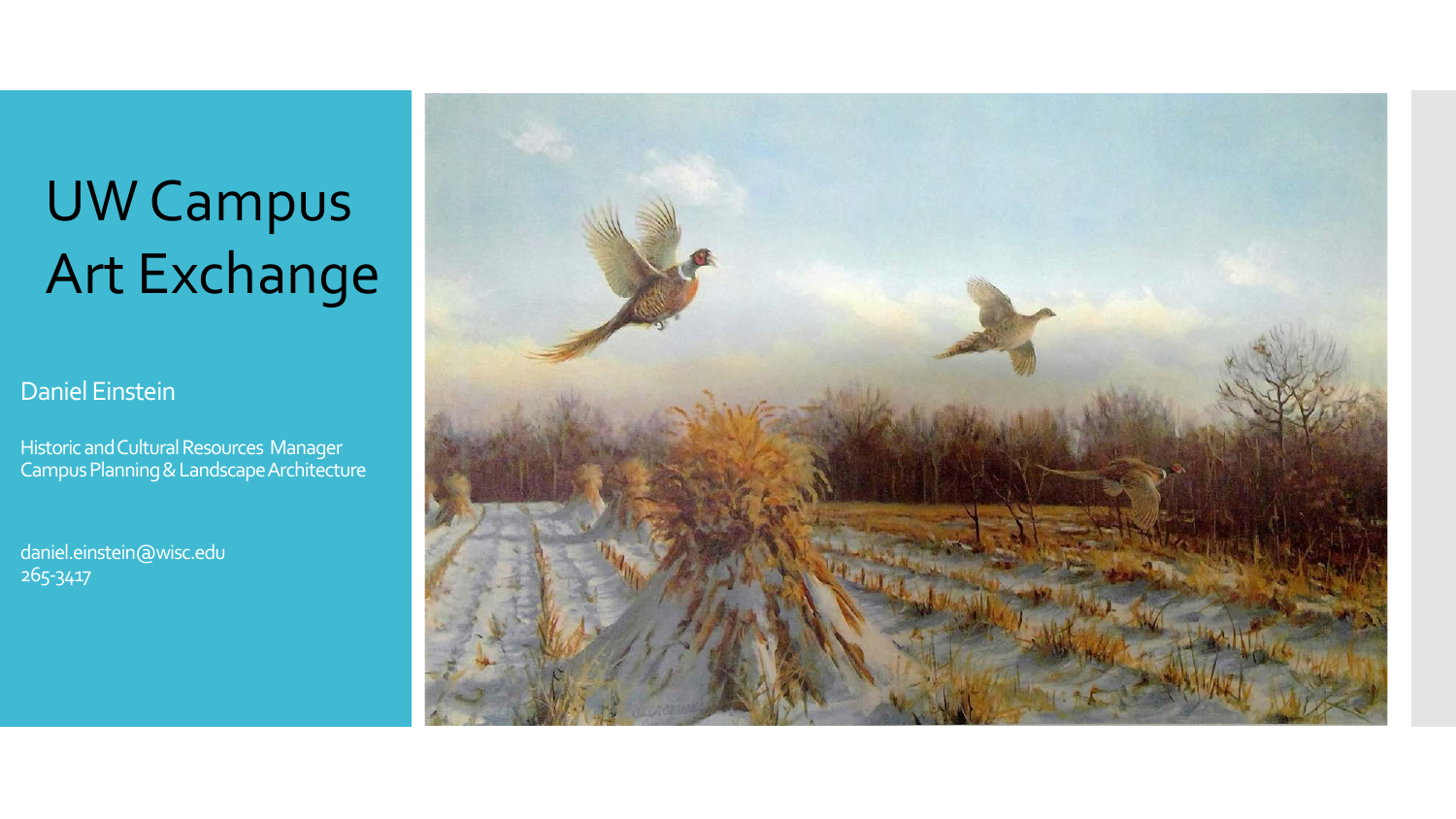# **What is the Campus Art Exchange?**

Opportunity to receive fine art for public display in your building.

Artworks are free and are provided for permanent transfer.

Online gallery to shop for available art. New art added frequently.

Opportunity to transfer "surplus" artwork for other campus units to enjoy.

#### **HADISON**



Q Search

**HOME ABOUT FAQ GALLERY REQUEST ART CONTACT** 



#### WELCOME TO THE UW-MADISON CAMPUS ART EXCHANGE

The Campus Art Exchange is an innovative program that provides fine art for public display across campus. Our goal is to provide artwork at no or little cost by circulating artworks already in our campus collection.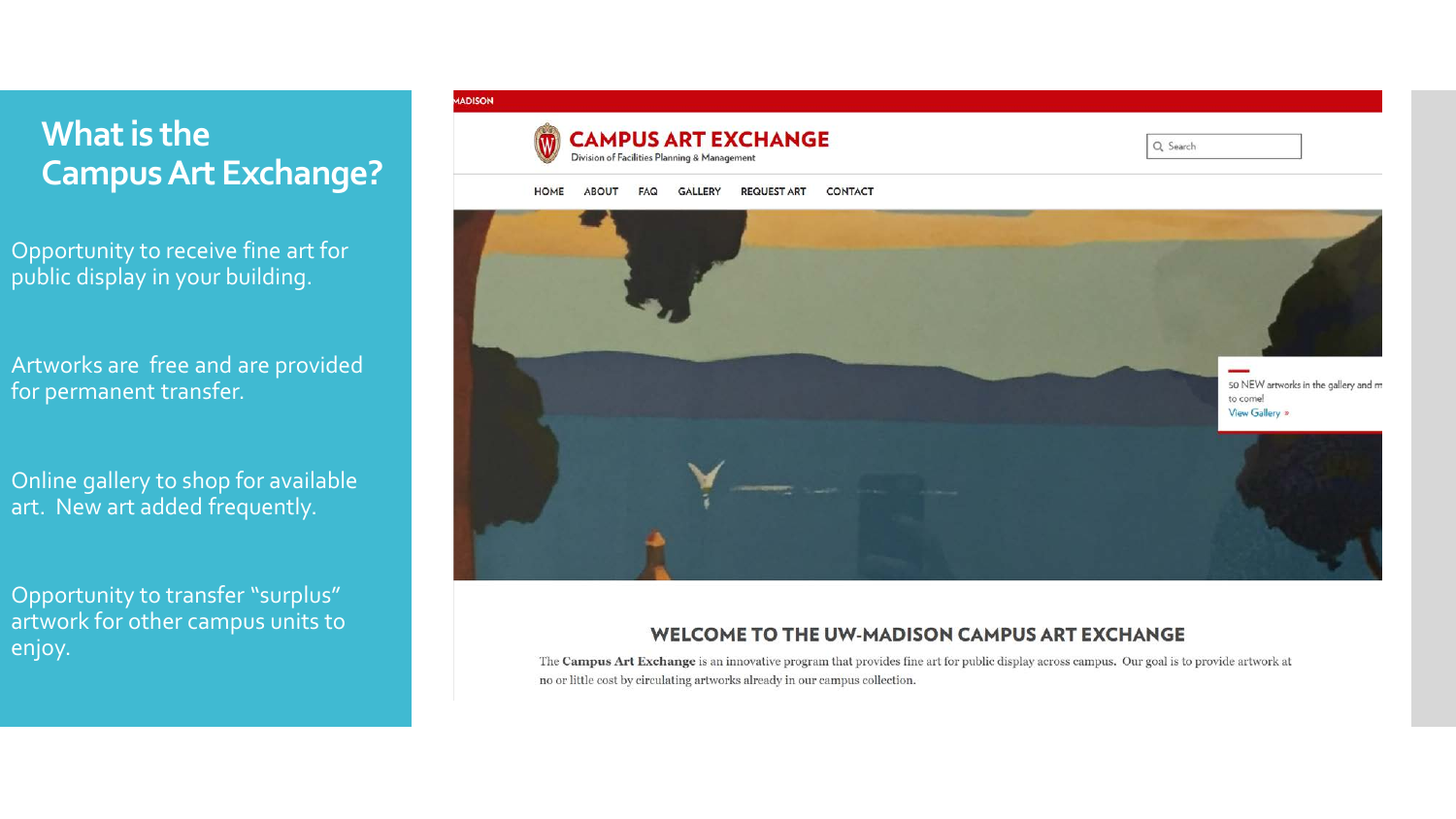## **What kind of art is available?**

 Original paintings/prints Reproductions/posters Photographs Textile/quilted (few) Framed and unframed

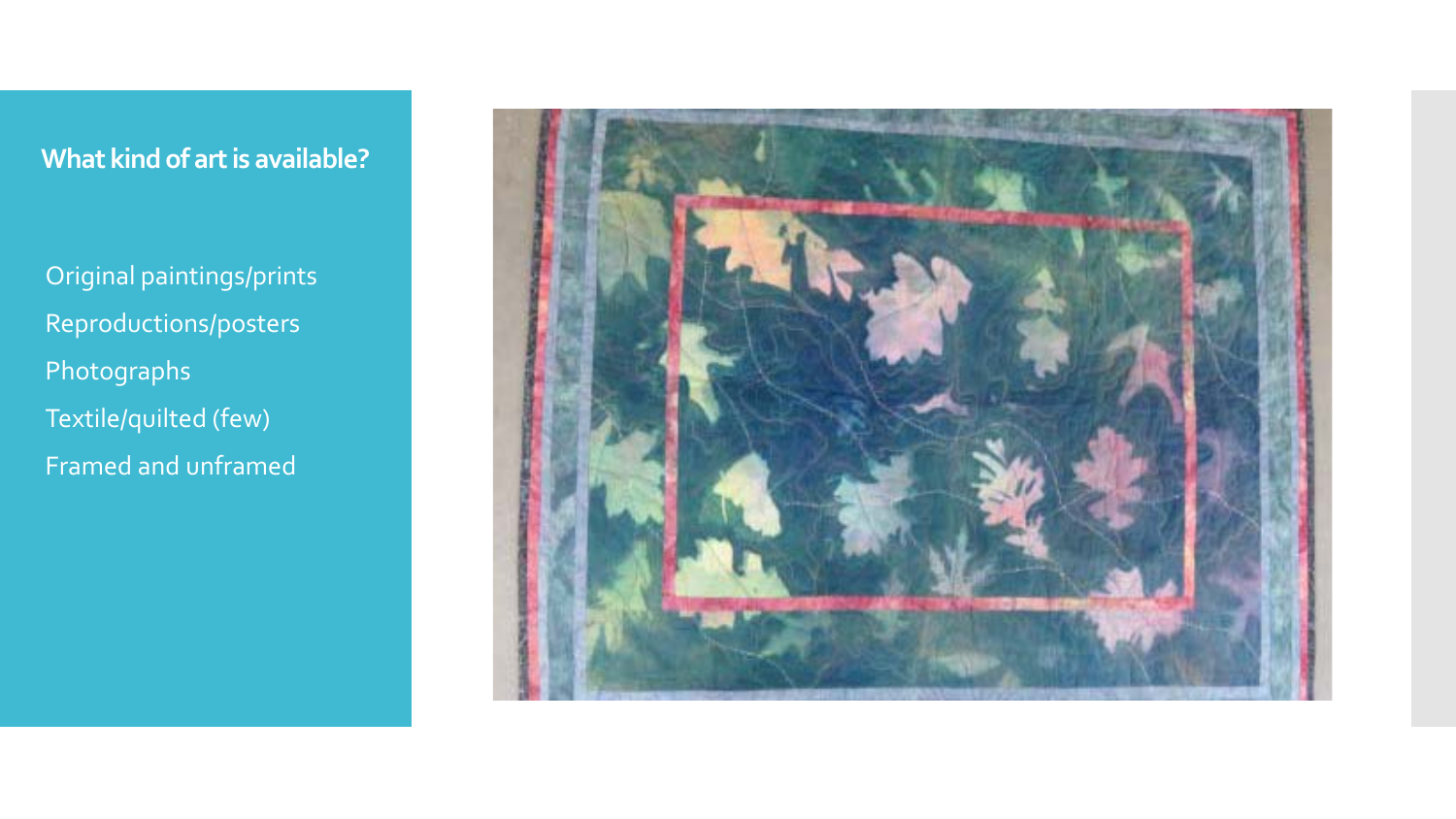

**How do I find artwork for my department or facility?**

**Click on the "Gallery" tab**

**Select "Framed" of Unframed"**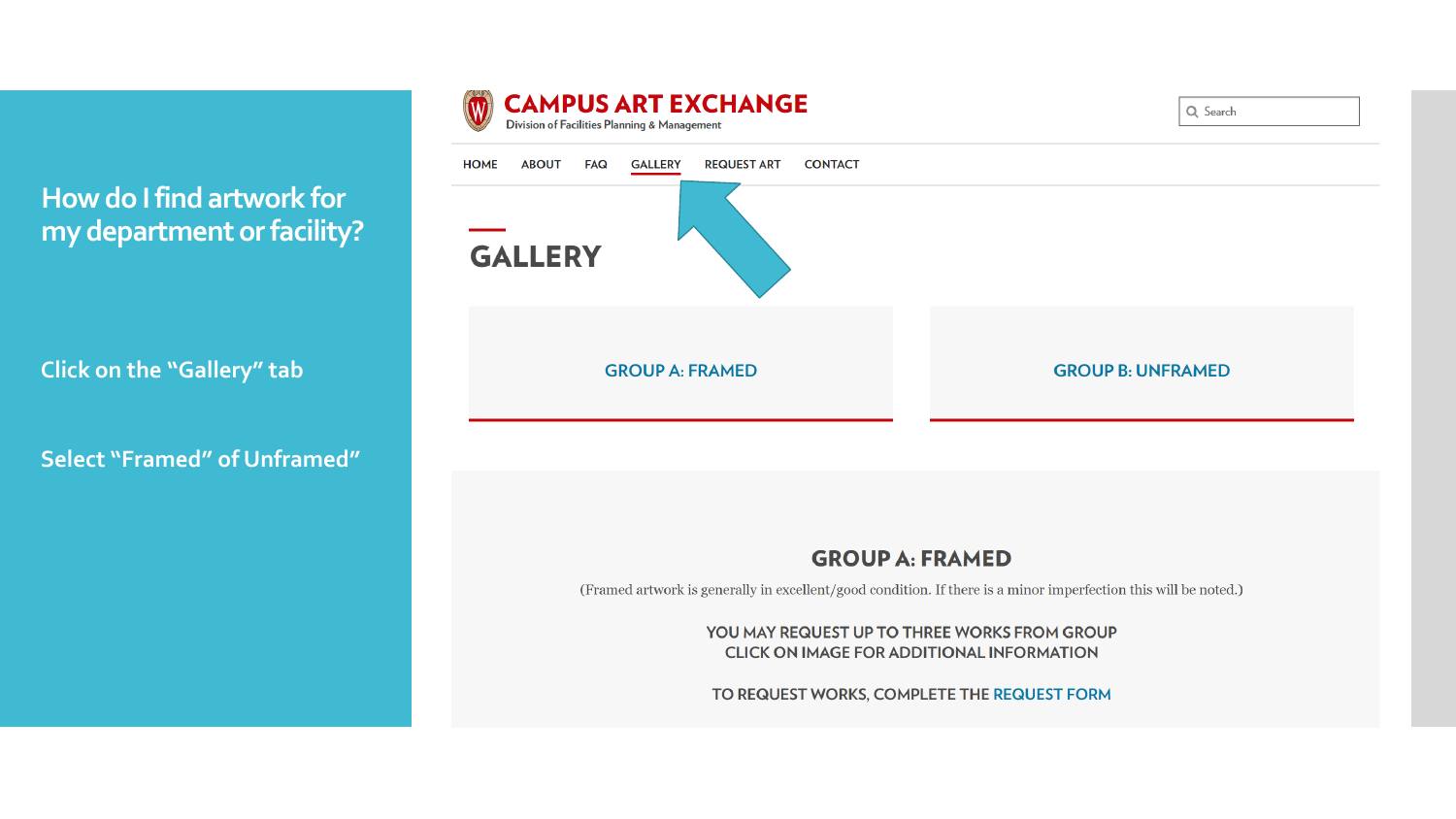#### TO REQUEST WORKS, COMPLETE THE REQUEST FORM

## **How do I identify artwork?**

Each artwork has a unique object #.

Write down the object # of your desired artworks.



**UNTITLED 8059A** (Object # 8059A)



**UNTITLED 8058A** (Object # 8058A)



**SCOTTSDALE, ARIZONA** Anna Balentine (Object # 8051A)





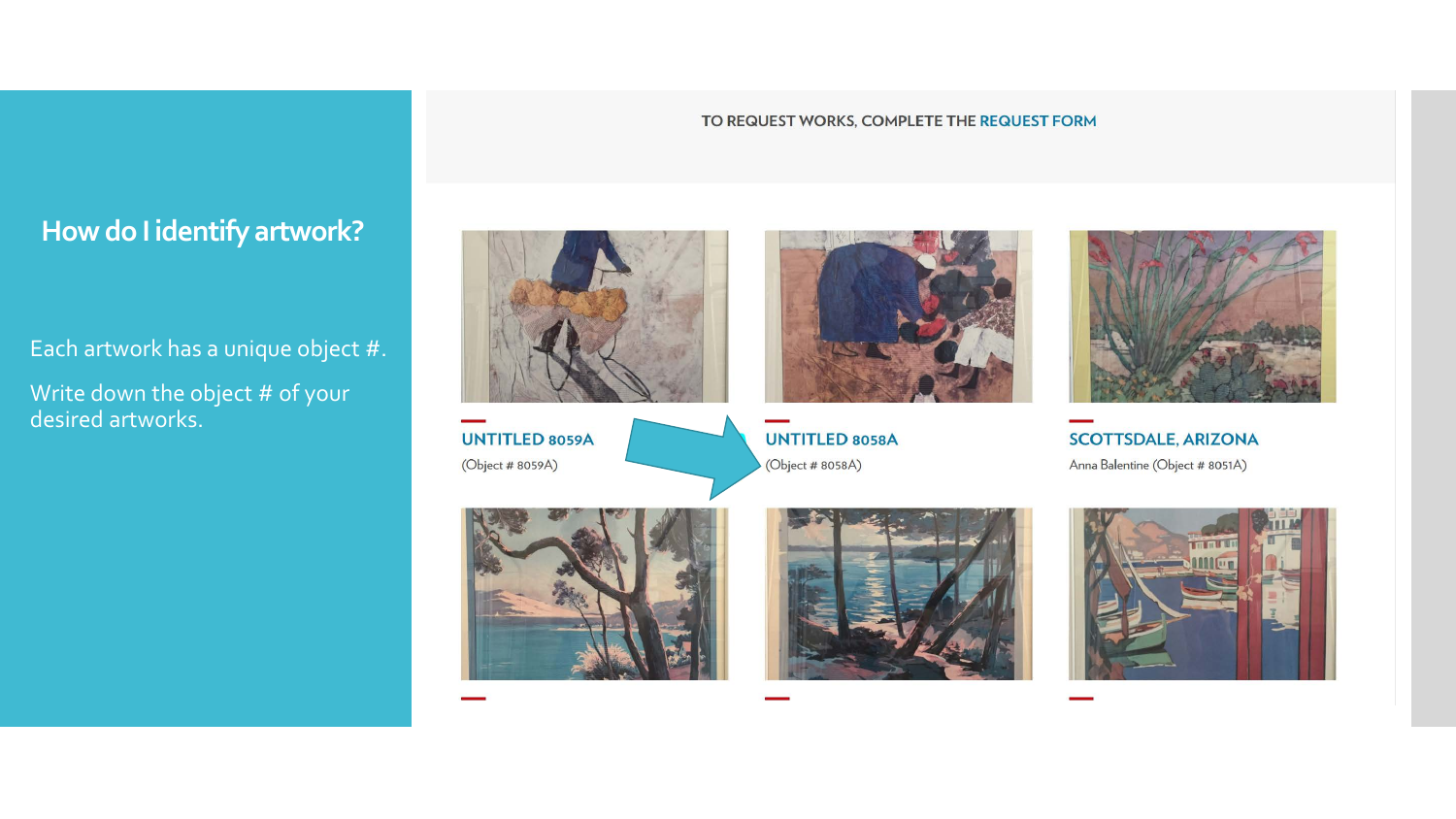### How do I receive artwork for my department or facility?

Check with your departmental administrator/building manager to discuss program—and opportunities for your site.

Select up to three (3) framed and unframed objects. Enter object number (#) and submit.

We will contact you to discuss locations and installation options (in conjunction with departmental administrator or building manager).

We arrange delivery and installation.



Q Search

# **REQUEST ART**

PLEASE COMPLETE THE REQUEST FORM.

Group A: Framed Object # (maximum 3 artworks)

Object # is listed below each gallery image.

Group B: Unframed Object # (maximum 3 artworks)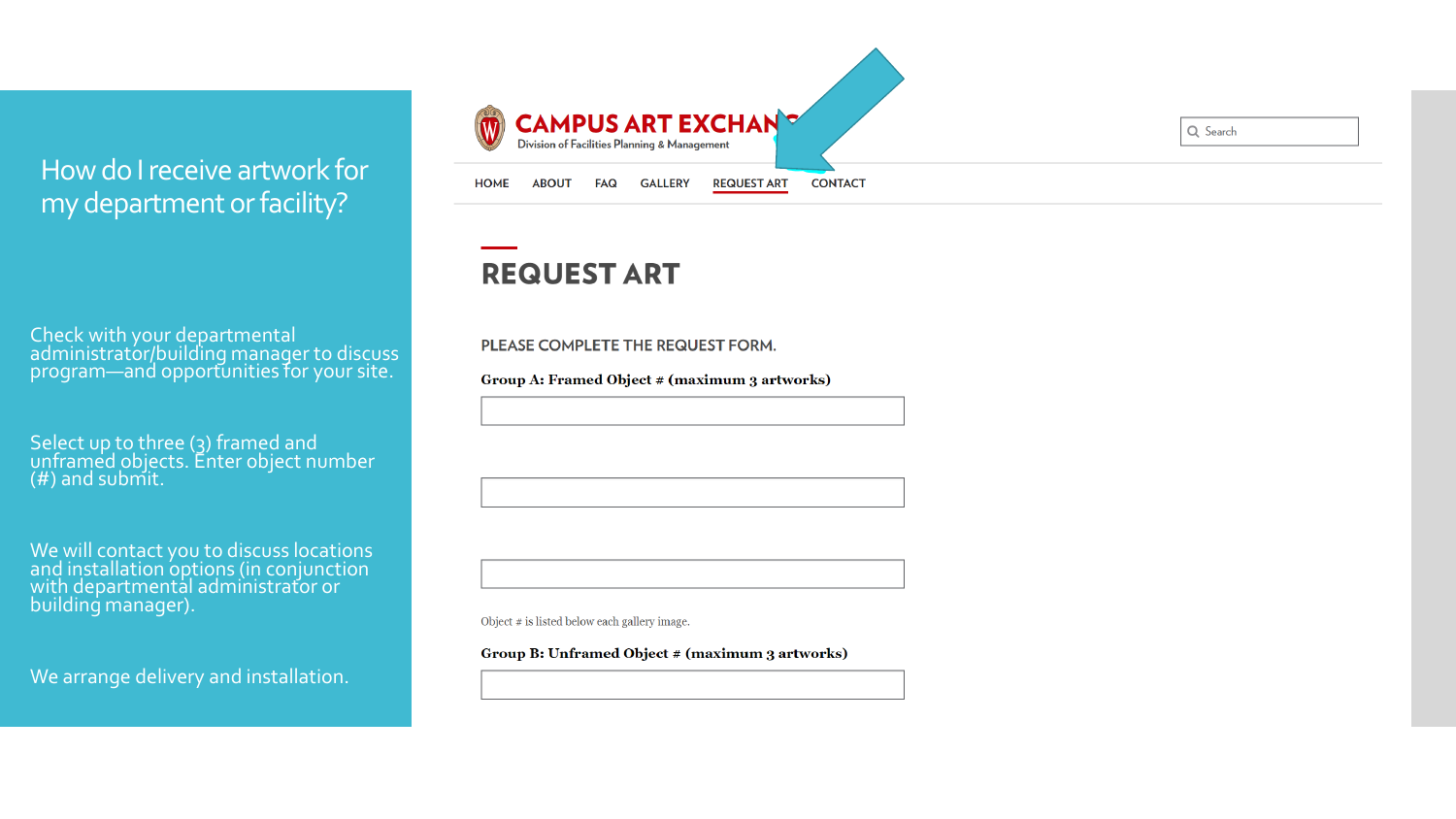## Eligible locations

- Academic/research/admin spaces
- Public areas: conference room, halls, departmental office, etc.
- Where everyone can enjoy!

## Excluded locations

- Private offices
- Non-UW property
- UW Hospital and Clinics Authority
- Housing, Unions, Chazen

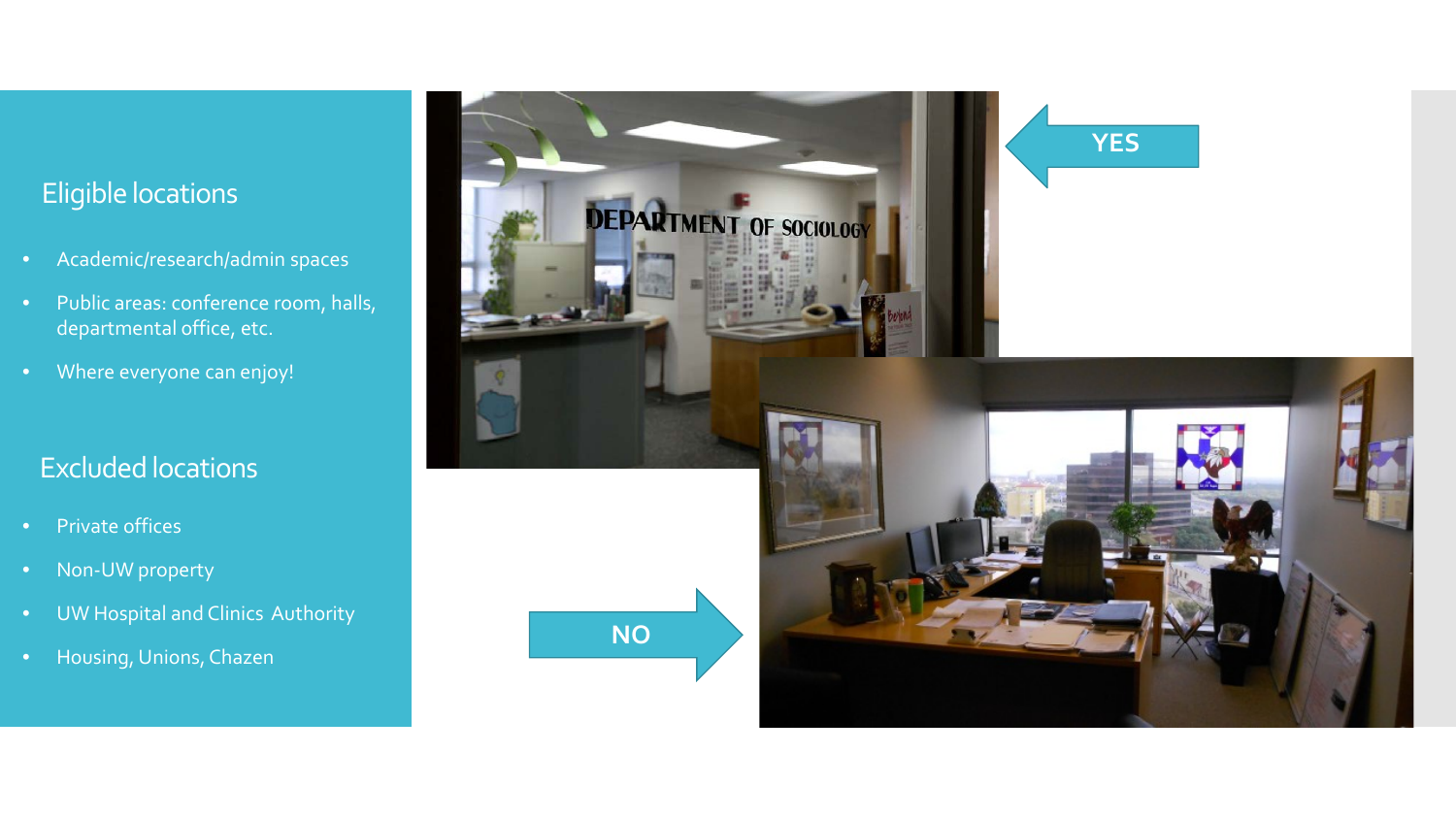### What does this cost my department?

#### The art is free.

Delivery is free.

#### Installation is free.

 But…some artworks may require new frames, or involve special installation hardware. Fees will apply under these special conditions.

(Project is funded by a grant from the Brittingham Fund.)

# **BALLGAME**

Posted on May 29, 2018



Rizzi (Object # 8081A) **Ballgame** n.d.